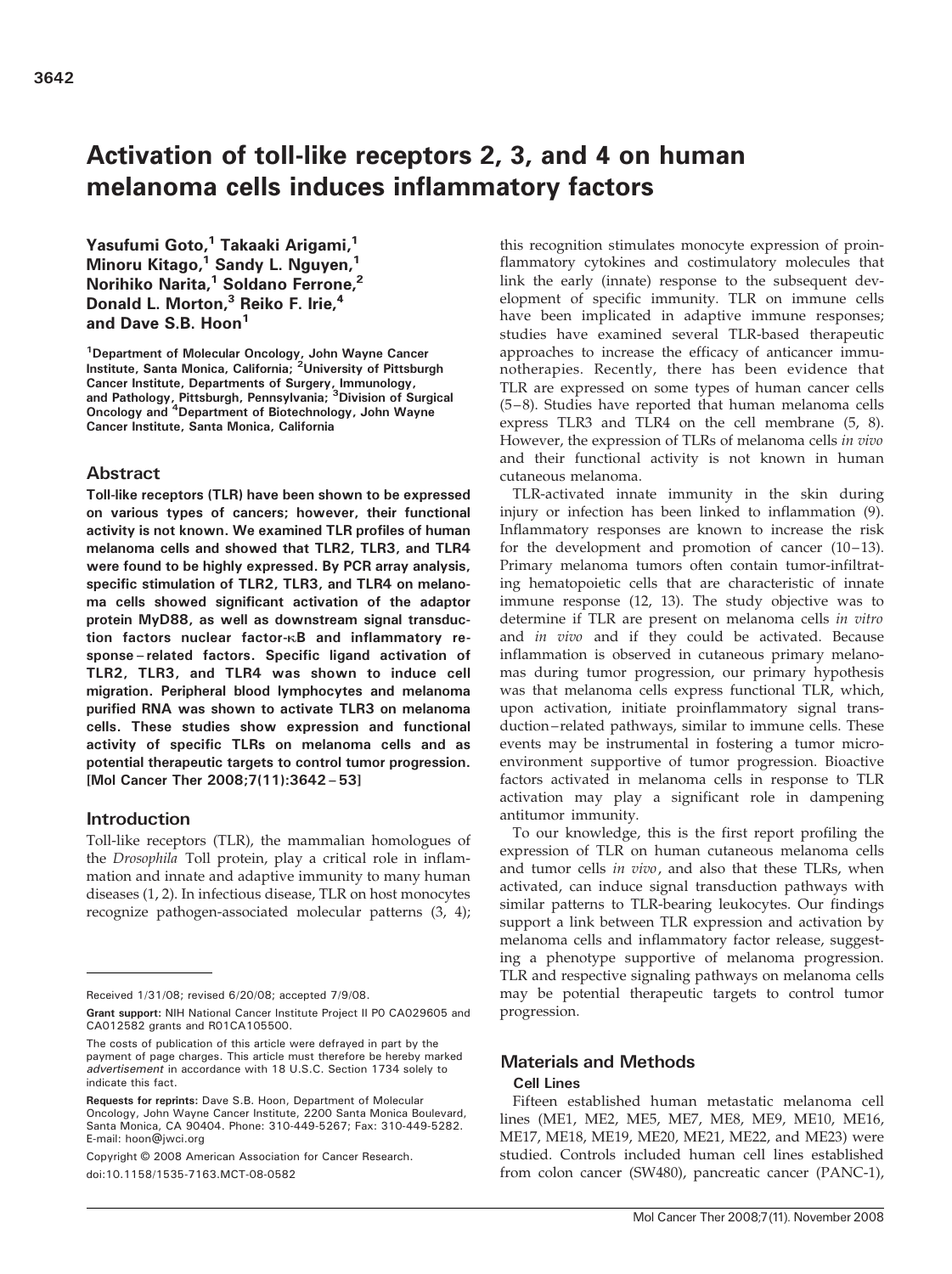umbilical vein endothelial cells (HUVEC), peripheral blood lymphocytes (PBL) from healthy donors (PBL-A, PBL-B, PBL-1, PBL-2, PBL-3, PBL-4, PBL-5, PBL-6, PBL-A1, PBL-A2, PBL-A3, and PBL-A4), and cultured primary neonatal melanocytes (HEnM-MP, Cascade Biologics). Informed consent for use of all human specimens in this study was obtained under a protocol approved by Saint John's Health Center/John Wayne Cancer Institute institutional review board. All cell lines, except PANC-1 and melanocytes, were grown in Life Technologies RPMI 1640 (Invitrogen) supplemented with 10% heat-inactivated fetal bovine serum (FBS). PANC-1 was grown in DMEM with 10% heat-inactivated FBS, and melanocytes were grown in Medium 254 (Cascade Biologics) containing human melanocyte growth supplement (Cascade Biologics). All cell lines were cultured at  $37^{\circ}$ C in a humidified atmosphere containing  $5\%$  CO<sub>2</sub>, as previously described (14).

# Flow Cytometry

Flow cytometry analyses were done on BD FACSCalibur System (BD Biosciences) using standard techniques. For each analysis,  $1 \times 10^6$  cells were stained with 3  $\mu$ g of a monoclonal antibody specific to TLR2-PE or TLR4-PE (IMGENEX) at the cell surface, and TLR3-PE (IMGENEX) at the cell surface or intracellularly or early endosome antigen 1 – FITC (BD Biosciences). PE-conjugated mouse IgG1, IgG2a, and FITC-conjugated mouse IgG1 (BD Biosciences) for each monoclonal antibody were used as isotype controls. Cells were fixed in 4% formaldehyde and incubated for 30 min at  $4^{\circ}C$  with direct conjugated monoclonal antibodies. To block nonspecific binding, PBS (pH 7.4; Invitrogen) supplemented with 1% FCS was used for all labeling and washing steps. All flow cytometry data were analyzed using Cellquest software (Becton Dickinson).

# Fluorescence Microscopy

Cells were fixed with 4% paraformaldehyde in PBS for 10 min and then incubated inside a  $37^{\circ}$ C humidified atmosphere containing  $5\%$  CO<sub>2</sub> for 20 min, during which time, the cells were maintained in RPMI 1640 supplemented with 10% FBS and 20  $\mu$ g/mL of FITC-lipopolysaccharide (LPS; Sigma). To stain cell nuclei, sections were incubated with 4',6-diamidino-2-phenylindole (Vector Laboratories, Inc.), as described by the manufacturer's protocol. After washing, cells were visualized using a Nikon Eclipse Ti fluorescence microscope (Nikon Instruments, Inc.) fluorescence microscope.

# RNA Isolation, Primers, and Probes

Total RNA was extracted from cells using Tri-Reagent (Molecular Research Center, Inc.), as previously described (15, 16). RNA extraction procedures were done in a designated sterile laminar flow hood with RNase-free labware. Isolated RNA was quantified and assessed for quality and purity by UV spectrophotometry and RIBO-Green detection assay (Molecular Probes), as previously described (17). RNA extraction, reverse transcription –PCR (RT-PCR) assay set up, and post –RT-PCR product analysis were carried out in separate rooms to prevent crosscontamination (18).

Primer and probe sequences (see Supplementary Table  $S1$ <sup>5</sup> for 10 TLRs, 5 melanoma markers, and TLR adaptor proteins were designed for RT-PCR and quantitative RT-PCR (qRT-PCR), as previously described (19). Each specific gene primer set amplified at least one exon-intronexon region, such that the probe covered two exons. Initially, all RT-PCR products were assessed by gel electrophoresis to confirm the amplicon size and visually assess the product specificity.

# RT-PCR

Reverse-transcriptase reactions were done on  $1.0 \mu$ g of extracted total RNA using Moloney murine leukemia virus reverse-transcriptase (Promega) with oligo-dT primers, as previously described (19). The PCR assay for each TLR began with one cycle of denaturation at  $95^{\circ}C$  for 5 min, followed by 30 cycles of  $95^{\circ}$ C for 1 min, 1-min annealing period of  $60^{\circ}$ C for TLR1, TLR3, TLR5, TLR7, TLR8, TLR9, and TLR10; 63 $^{\circ}$ C for TLR2 and TLR6; 54 $^{\circ}$ C for TLR4; and  $55^{\circ}$ C for glyceraldehyde-3-phosphate dehydrogenase (GAPDH). A second 1-min annealing period was completed at 72°C before a final extension at  $72^{\circ}$ C for 10 min.

RT-PCR assessment of five cell surface markers was used to monitor the purity of melanoma cells isolated from tumor biopsy specimens. Samples were amplified with a precycling hold at  $95^{\circ}$ C for 5 min, followed by 35 cycles of annealing/extension for 1 min (at  $56^{\circ}C$  for cytokeratin 20, at  $59^{\circ}$ C for melanoma antigen recognized by T cells (MART-1), at 62 $\degree$ C for CD3 $\gamma$ , at 63 $\degree$ C for CD45 and CD34, and at  $55^{\circ}$ C for GAPDH), 1 minute of extension at  $72^{\circ}$ C, and 10 min of final extension at  $72^{\circ}$ C. The specificity of PCR conditions and annealing temperatures for each marker were optimized using an Omni thermocycler (Hybaid). The RT-PCR cDNA products were verified using a 2% agarose gel.

The qRT-PCR assay was done on the iCycler iQ RealTime PCR Detection System (Bio-Rad Laboratories) using 250 ng of total RNA for each reaction, as previously described (20). The PCR reaction mixture consisted of specific primers, TaqMan probe, 1 unit of AmpliTaq Gold polymerase (Applied Biosystems),  $200 \mu \text{mol/L}$  each of deoxynucleotide triphosphate,  $4.5 \text{ mmol/L MgCl}_2$ , and AmpliTaq buffer diluted to a final volume of  $25 \mu L$ . Samples were amplified with a precycling hold at  $95^{\circ}$ C for 10 min, followed by 35 cycles of denaturation at  $95^{\circ}$ C for 1 min, annealing for 1 min at 55°C for GAPDH, 63°C for TLR2, 60°C for TLR3, 54 $\degree$ C for TLR4, 60 $\degree$ C for MyD88, and 60 $\degree$ C for TRIF, and extension at  $72^{\circ}$ C for 1 min. Each sample was assayed in triplicate with positive and reagent controls. Absolute copy numbers were determined by a standard curve with serial dilutions  $(10^6 - 10^1$  copies) of DNA containing TLR2, TLR3, and TLR4 cDNA templates. TLR2, TLR3, and TLR4 expression were given as a ratio of TLR2, TLR3, or TLR4/ GAPDH copy numbers.

<sup>5</sup> Supplementary material for this article is available at Molecular Cancer Therapeutics Online (http://mct.aacrjournals.org/).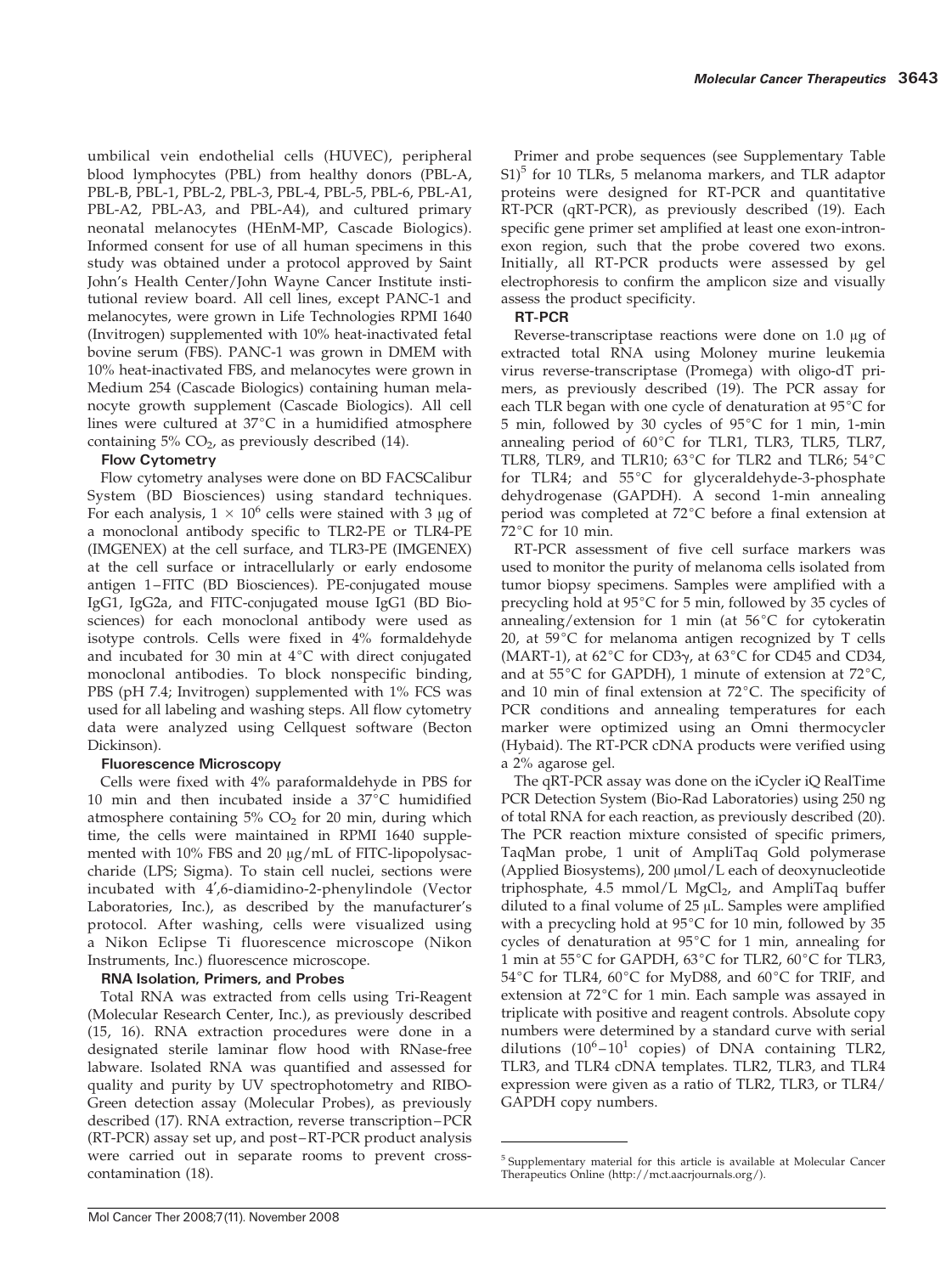#### PCR Array

The relative mRNA expressions of TLR, adaptors and effectors of TLR, and other genes related to TLR-mediated signal transduction were analyzed with a human TLR signaling pathway Gene Array (GEArray Q Series, Super-Array, Inc.) according to the manufacturer's protocol. This analysis used cDNA obtained from melanoma cell lines ME2 and ME5 before and after cells were stimulated with ligands for TLR2 (zymosan, InVivoGen), TLR3 [polyIMP/ poly-CMP] (PIC), BD Biosciences], or TLR4 (LPS, Lippopolysacchnide, from Escherichia coli serotype 0111:4B, Sigma-Aldrich). PIC showed no endotoxin contamination (<0.2 ng/mL as determined with the Limulus test). Melanoma cells  $(5 \times 10^5)$  were placed in RPMI 1640 supplemented with 2.5% heat-inactivated FBS and either LPS (1  $\mu$ g/mL), PIC (100  $\mu$ g/mL), zymosan (10  $\mu$ g/mL), or no ligand (negative control). Cells with ligand were incubated at  $37^{\circ}$ C in a humidified atmosphere containing  $5\%$  CO<sub>2</sub>; the duration of incubation was 4 h with LPS, 24 h with PIC, and 18 h with zymosan. After incubation, cells were washed with PBS, total RNA was extracted, and RT-PCR was done as described above. Briefly, the PCR array was done on the iCycler iQ RealTime PCR Detection System using 10 ng of total RNA and PCR master mix for SYBR Green detection for each reaction (2, 21). Samples were amplified with a precycling hold at  $95^{\circ}C$  for 10 min and then followed by 40 cycles of denaturation at  $95^{\circ}$ C for 15 s and annealing for 1 min at  $60^{\circ}$ C.

#### Isolation of Melanoma Cells fromTumor Biopsies

Fresh tissue was minced under sterile conditions at  $4^{\circ}$ C. The cell suspension was agitated in RPMI 1640 and filtered first through sterile gauze and then through sterile stainless mesh. After washing by centrifugation, cells were program-frozen at  $1^{\circ}C/m$ in in fluid containing RPMI 1640 with 20%  $\gamma$ -globulin-depleted human serum, penicillin, streptomycin, fungizone, and 10% DMSO and stored in a liquid nitrogen freezer. On the day of analysis, the cells were thawed rapidly at  $37^{\circ}$ C, washed with PBS, and incubated for 20 min at  $4^{\circ}C$  in magnetic beads (Dynabeads Cellection Pan Mouse IgG kit, Invitrogen) that had been washed and precoated with a cocktail of monoclonal antibodies to high-molecular weight – melanoma-associated antigens, a cell surface antigen, by a 30-min incubation of  $1 \times 10^7$  beads with 2  $\mu$ g of high-molecular weight –melanoma-associated antigen monoclonal antibody at  $4^{\circ}C$  (22). Bead-bound melanoma cells were then isolated using a magnet and separated from the beads by incubation in releasing buffer (DNase I, Invitrogen) for 15 min at room temperature, followed by magnetic separation as described by the manufacturer. Isolation of melanoma cells was confirmed by light microscopic examination of stained cells using a Leica DM LB phase-contrast light microscope (14). Total RNA was extracted from isolated melanoma cells, as described above.

#### **Cell Migration**

Melanoma cells were harvested from culture dishes using trypsin-EDTA and washed twice with PBS. Cells

 $(5 \times 10^4)$  were resuspended in 2.5% FBS RPMI and seeded into the 8.0-µm pore polycarbonate membrane insert of a 6.5-mm Transwell (Corning, Inc.; ref. 14). The lower Transwell chamber was filled with 2.5% FBS RPMI containing LPS ( $10\mu$ g/mL), PIC ( $1000 \mu$ g/mL), zymosan (100  $\mu$ g/mL), or no ligand (negative control). After incubation at  $37^{\circ}$ C for 24 h in a humidified atmosphere with 5% CO2, the Transwell chambers were removed, and cells that had migrated to the lower chamber were incubated for an additional 6 h at  $37^{\circ}$ C. These cells were then fixed in 80% ethanol, washed with PBS, and stained with H&E. Two reviewers (Y. G., A. T.) independently counted the number of migrated cells in 10 different fields at  $200 \times$  magnification with a light microscope, as described above.

Treatment of Melanoma Cells with PBLs Supernatant PBLs  $(5 \times 10^5)$  from four normal donor volunteers were cultured with RPMI 1640 supplemented with 5% heat-inactivated human antibody serum (5% HABS RPMI; Mediatech, Inc.), with and without 20  $\mu$ g/mL leucoagglutinin (PHA-L, Sigma-Aldrich) for 72 h. The supernatants of the cultured PBLs were then collected. Melanoma cells (6  $\times$  10<sup>5</sup>) were incubated with 2.5 mL of 10% FBS RPMI, in addition to either 2.5 mL of the supernatant containing PHA-L, 2.5 mL of the supernatant lacking PHA-L, or 2.5 mL of plain 5% HABS RPMI containing  $20 \mu g/mL$  PHA-L (control culture medium) for 72 h. After incubation, melanoma cells were washed with PBS and total RNA was extracted as described above. PHA-L-stimulated lymphocyte RNA was extracted and purified extensively, quantified, and used for stimulation experiments.

PBLs  $(3 \times 10^6)$  from four normal donor volunteers were cultured with RPMI 1640 supplemented with 5% HABS RPMI with 20  $\mu$ g/mL PHA-L (Sigma) for 48 h, and PBLs were harvested. RNA was extracted from PBLs and ME1 as described above. Then,  $6 \times 10^5$  melanoma cells (ME1 and  $ME5$ ) were incubated in RPMI 1640 alone or with  $50$ - $\mu$ g purified RNA from PHA-L – stimulated PBLs or ME-1 for 2 h. Melanoma cells were cultured with culture medium for 70 h. After incubation, total RNA was extracted for stimulation of melanoma cells as described above.

#### Statistical Analysis

The Student's  $t$  test was used to analyze the number of cells that migrated in response to stimulation with TLR ligands or no ligands. ANOVA was used to compare TLR2, TLR3, TLR4, and MyD88 expression in melanoma cells cultured with PHA-L – stimulated PBL supernatant compared with nonstimulated PBL supernatant. Means and 95% confidence intervals were calculated based on the log-transformed data and then transformed back to the original scale. Differences between means were also calculated based on the log-transformed data and then transformed back to the original scale to get the fold increase between different media. Analysis was done using SAS statistical software (SAS Institute), and all tests were two-sided with a significance level of  $P < 0.05$ .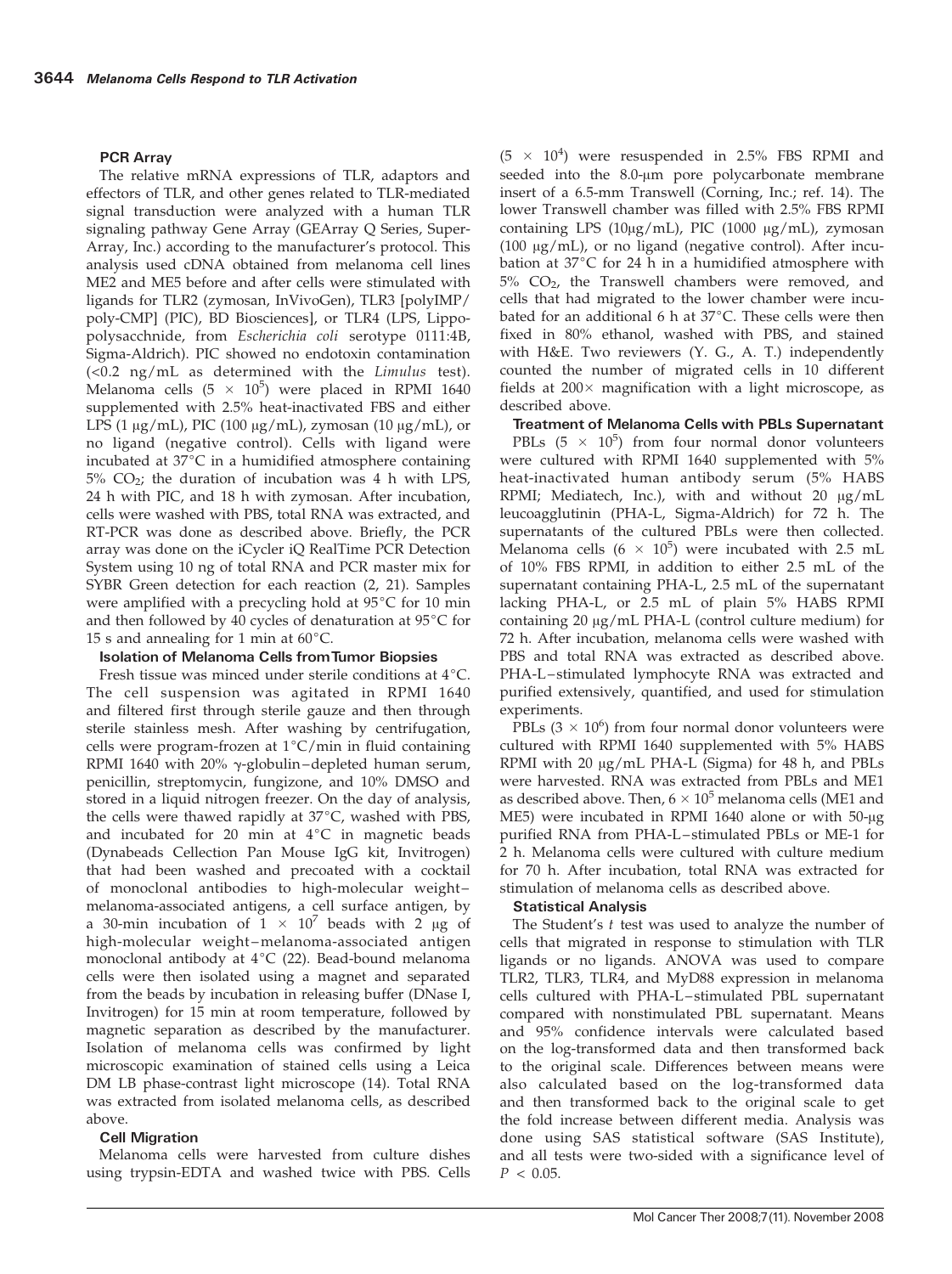### **Results**

### TLR Expression by Melanoma Lines

Six established metastatic melanoma cell lines (ME2, ME5, ME9, ME16, ME17, and ME-19) were initially prescreened by RT-PCR and gel electrophoresis for the expression of TLR1 to TLR10. The TLR expression profile of the melanoma lines is shown in Fig. 1A. All melanoma lines expressed more than two TLR. TLR2, TLR3, and TLR4 were strongly expressed on all melanoma lines, with one exception. TLR6 was strongly expressed on only one line, and TLR1, TLR5, TLR6, TLR7, TLR8, TLR9, and TLR10 were either absent or weakly expressed on melanoma lines. We therefore focused our subsequent studies on TLR2, TLR3, and TLR4.

We then used a sensitive qRT-PCR assay to quantify the expression of TLR2, TLR3, and TLR4 in 13 established human melanoma lines and a human melanocyte line. PBLs were used as positive controls, and PANC1  $[TLR2(-), TLR3(-), TLR4(-)]$  was used as a negative control. All qRT-PCR assays were normalized by GAPDH copy numbers, as previously described (18-20). The range of absolute mRNA copies was 0 to  $1.9 \times 10^3$  for TLR2,  $5.0 \times 10^{1}$  to  $1.1 \times 10^{3}$  for TLR3, 0 to  $6.7 \times 10^{3}$  for TLR4, and 6.9  $\times$  10<sup>6</sup> to 7.1  $\times$  10<sup>7</sup> for GAPDH. The range of mRNA copy ratios (TLRs/GAPDH) was 1.2  $\times 10^{-6}$  to  $1.4 \times 10^{-4}$  for TLR2/GAPDH,  $3.5 \times 10^{-6}$  to  $9.1 \times 10^{-5}$  for TLR3/GAPDH, and  $2.2 \times 10^{-6}$  to  $2.7 \times 10^{-4}$  for TLR4/ GAPDH. The results of TLR profile expression by qRT-PCR are shown in Fig. 1B. TLR2 was expressed by 8 of the 13 melanoma lines tested; TLR3 and TLR4 were expressed in all the melanoma lines, except that TLR3 was not detected in ME21 cells. Interestingly, TLR2, TLR3, and TLR4 expression were detected in normal primary melanocyte cell cultures.

### TLR Fluorescence-Activated Cell Sorting Analysis of Melanoma Lines

Representative fluorescence-activated cell sorting analysis showed TLR2, TLR3, and TLR4 expression on the cell surface of melanoma lines ME2 and ME5 (Fig. 1C). This analysis showed that the protein expression levels correlated with mRNA expression levels of TLR2, TLR3, and TLR4 on melanoma cells, as shown in Fig. 1B.

We further used FITC-LPS to investigate whether TLR4 can bind LPS on the cell membrane surface of six human melanoma cell lines. Other ligands binding with FITC were not available. All the six melanoma cell lines were stained with FITC-LPS and 4',6-diamidino-2-phenylindole (Fig. 1D). This showed direct binding of LPS to melanoma cells and confirms that LPS is a ligand of TLR4.

### Expression of TLR on Melanoma Cells from Tumor Specimens

Assessment of melanoma tumor specimens for TLR expression is difficult, because melanoma lesions are often infiltrated by a significant number of hematopoietic cells and endothelial cells that express TLRs. Therefore, we used a magnetic bead based technique to isolate melanoma cells from single-cell suspensions obtained from melanoma tumor biopsies. RT-PCR analysis for MART-1 (melanoma marker), CD45 (leukocyte-common antigen), CD3-γ (T-cell antigen receptor complex), cytokeratin 20 (endothelial antigen), and CD34 (hematopoietic progenitor cell antigen) was used to assess the purity of the isolated melanoma cell populations (Fig. 2A). TLR2, TLR3, and TLR4 mRNA expression in purified melanoma cells was then assessed by qRT-PCR. These studies corroborated the analysis of TLR2, TLR3, and TLR4 mRNA expression in established melanoma lines (Fig. 2B). TLR3 and TLR4 were expressed in all nine samples of purified melanoma biopsy cells; TLR2 was expressed in eight of the nine biopsy specimens. The average mRNA copy numbers of TLR2, TLR3, and TLR4 expressed in purified melanoma cells matched those in melanoma biopsy cell lines. These findings validated the in vivo and in vitro expression patterns of TLR2, TLR3, and TLR4 in melanoma cells and that TLR expression by melanoma cells was not an in vitro artifact. The difference between fluorescence-activated cell sorting and qRT-PCR analysis is likely reflected by assay sensitivity. The latter will be dependent on specific antibody recognition of epitopes, as well as posttranslational processing before cell surface expression.

### PCR ArrayAnalysis of TLR-Activated Genes

To determine if activation of TLRs by melanoma cells induced the expression of proinflammatory cytokines, we analyzed the expression of genes related to TLR-mediated signal transduction and inflammatory cytokines in melanoma lines before and after specific ligand stimulation by quantitative PCR array. Distinctive TLR activation of downstream genes in melanoma is shown in the gene expression heat map (Fig. 3). As shown in Table 1, stimulation of cells with LPS, PIC, or zymosan induced more than a  $4 \times$  increase in expression of TLR2, TLR3, TLR4, and their adaptors and effector molecules, respectively. Notably, the expression of MyD88 increased  $>8\times$ . To verify this increase by a more quantitative assay, we did qRT-PCR on ligand-activated melanoma cells: MyD88 expression increased  $5.7\times$ ,  $6.3\times$ , and  $4.4\times$  in ME2 cells and 9.1 $\times$ , 5.0 $\times$ , and 10.5 $\times$  in ME5 cells after stimulation with specific ligands for TLR2, TLR3, and TLR4, respectively (Fig. 4). PCR array analysis also showed significant mRNA expression up-regulation of nuclear factor- $\kappa$ B (NF- $\kappa$ B) and IRF genes, which are activated by MyD88 (23). NF- $\kappa$ B1 was elevated  $>8\times$ , 4 $\times$ , and 2 $\times$  after stimulation with LPS, PIC, and zymosan, respectively. NF- $\kappa$ B2 was also elevated  $>2\times$  after stimulation with either PIC or zymosan. IRF1 increased  $>4\times$ , 2 $\times$ , and 4 $\times$  after stimulation with LPS, PIC, and zymosan, respectively. IRF3 expression was elevated  $>8\times$  and 2 $\times$  after stimulation with LPS and zymosan, respectively. Interestingly, CD14, a known complex associated with TLR4 and involved in LPS recognition, was detected and elevated after stimulation with all the individual TLR ligands assessed.

We analyzed the expression of Toll-IL-1 receptor domaincontaining adaptor inducing interferon (TRIF) in melanoma lines before and after specific ligand stimulation by qRT-PCR and, also, expression of MyD88 in parallel. Expression of TRIF was induced in stimulated cells with LPS, PIC, or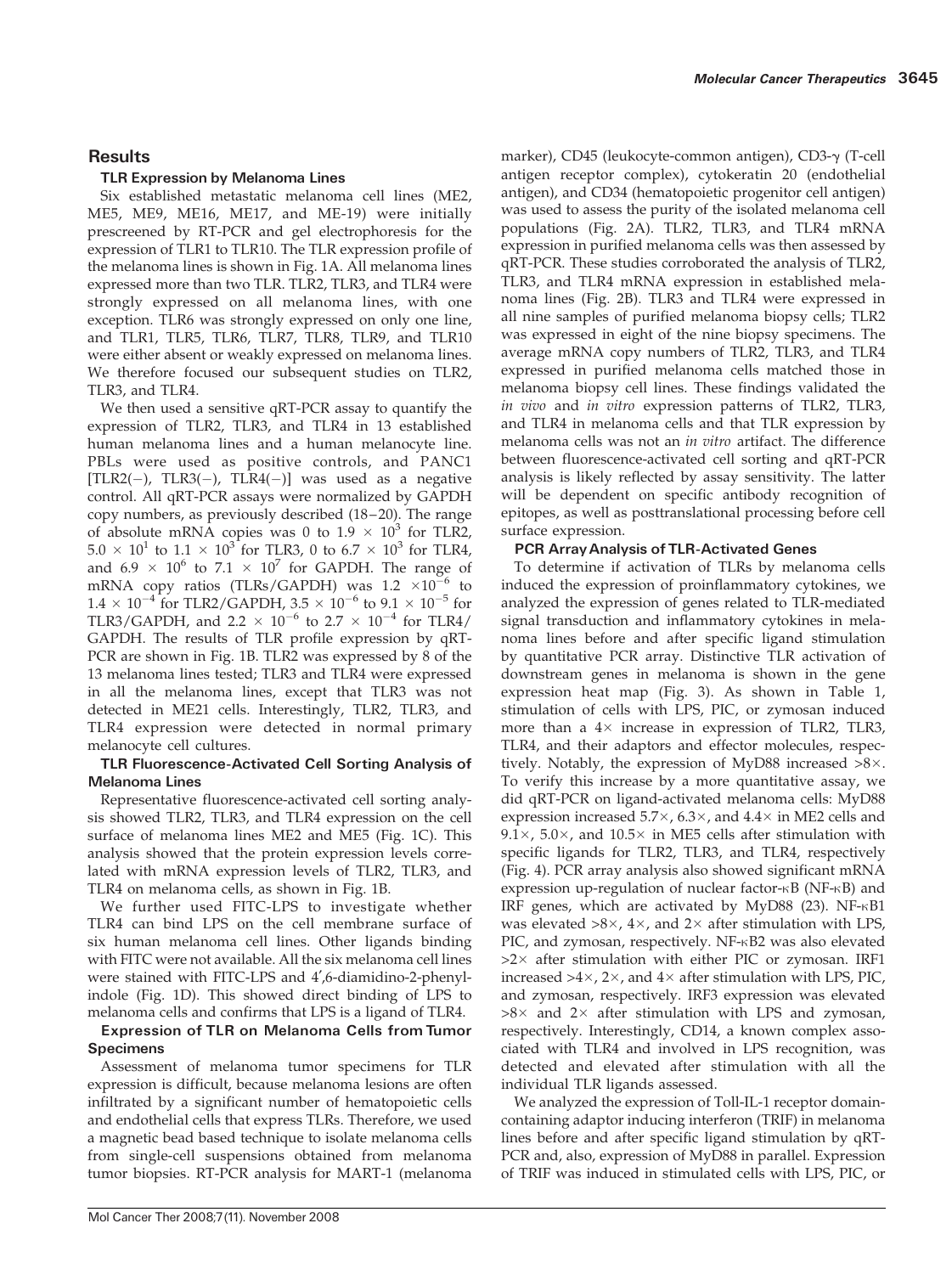

Figure 1. Expression of TLRs in human melanoma lines. A, expression of TLRs (TLR1 – TLR10) in six representative human melanoma lines and two normal donor PBLs was analyzed by RT-PCR and gel electrophoresis. Colon cancer cell line SW480 was used as a negative control (Ctrl). B, expression of TLRs in melanoma lines, melanocytes, and healthy donor PBLs was analyzed by qRT-PCR. The  $X$  axis is the copy number of each gene over the copy number of the housekeeping gene GAPDH. Small bars, SD.  $\blacksquare$ , TLR2;  $\Box$ , TLR3;  $\boxtimes$ , TLR4. **D**, six melanoma cells were stained with FITC-LPS and visualized by fluorescence light microscopy. PBL from healthy individuals was used as a positive control, and PANC1 was used as a negative control.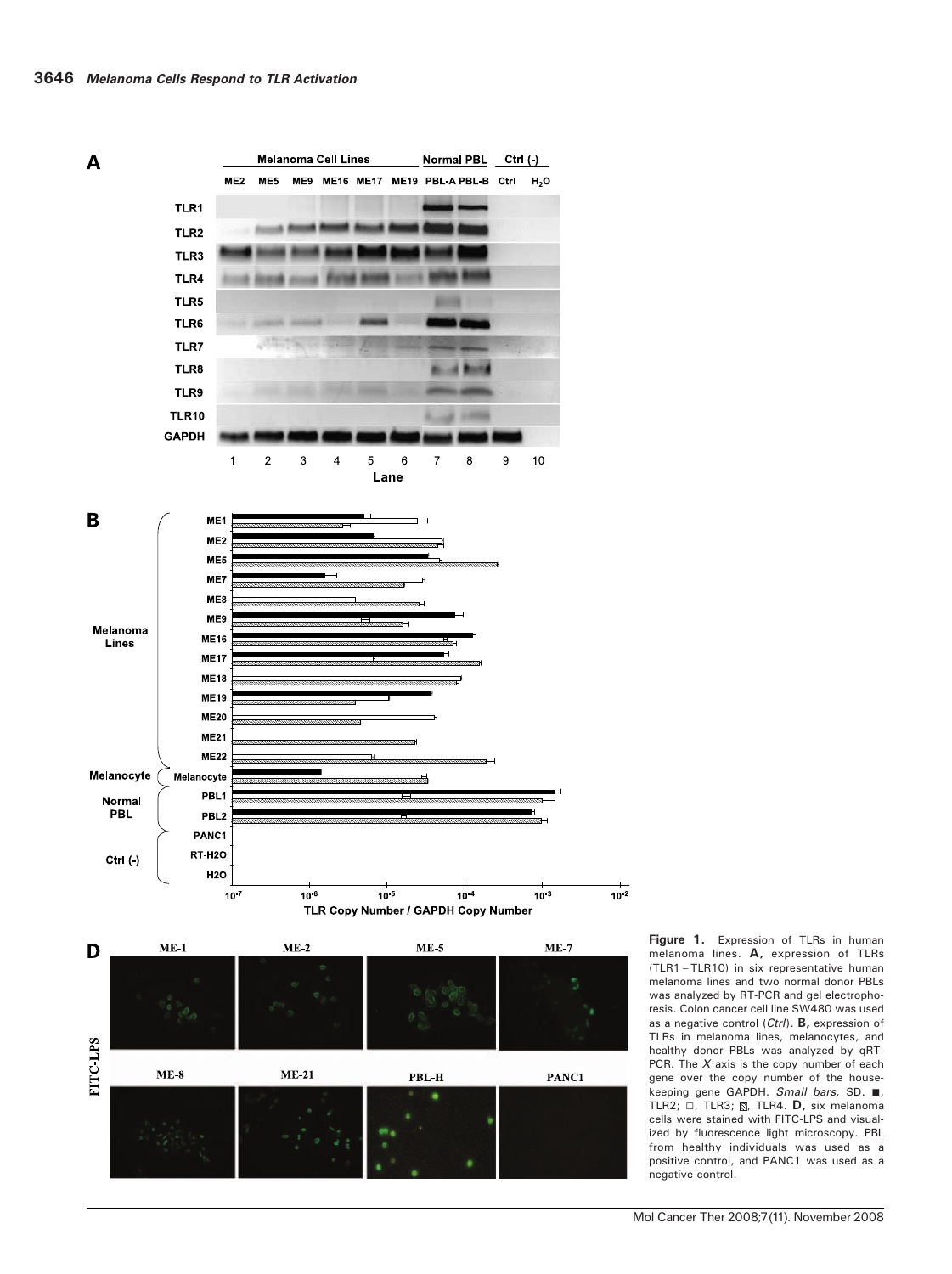

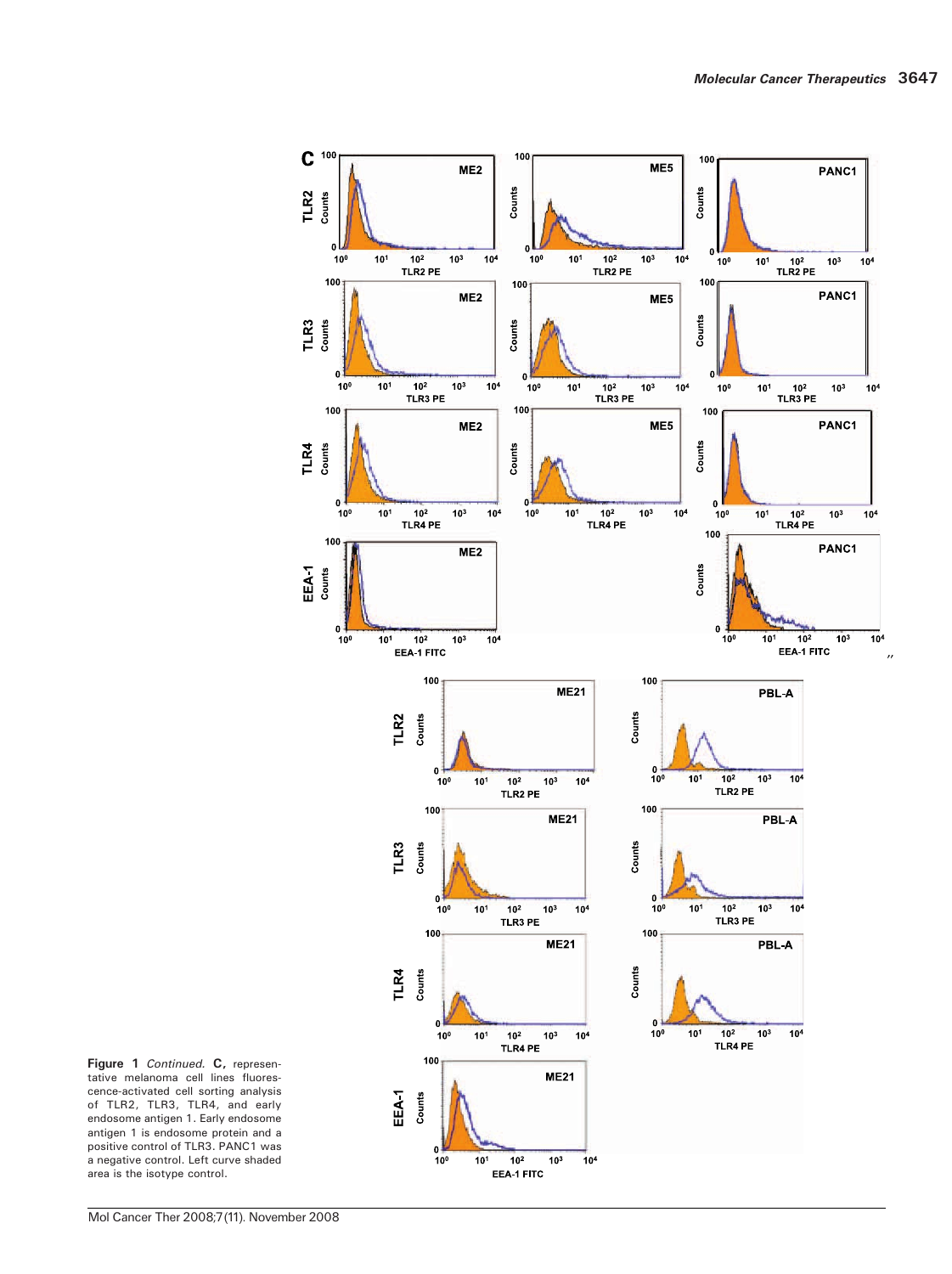zymosan. Stimulation of cells with LPS induced  $1.46\times$  and  $1.31 \times$  increase of TRIF expression, and  $17.40 \times$  and  $13.83 \times$ increase of MyD88 in ME2 and ME5 lines, respectively. Stimulation of cells with PIC also induced  $1.31\times$  and  $1.45\times$ increase of TRIF expression and  $28.25\times$  and  $20.63\times$  increase of MyD88 in ME2 and ME5, respectively.

As shown in Table 1, stimulation of melanoma cells with LPS increased expression of multiple proinflammatory cytokine. Stimulation with PIC enhanced tumor necrosis factor- $\alpha$  (TNF- $\alpha$ ) expression. Stimulation with zymosan increased expression enhanced granulocyte colony-stimulating factor by  $>8\times$ , and of interleukin-1 (IL-1), by  $>2\times$ . Cyclooxygenase-2 (Cox-2) an inflammatory factor, was significantly up-regulated  $>4\times$  by all ligands.

These results strongly indicated that stimulation of TLR2, TLR3, or TLR4 on melanoma cells by their respective ligands activates signal transduction pathways similar to TLR ligand activation on immune cells. After stimulation with their respective ligands, TLR and MyD88 were shown to be activated in melanoma cells; downstream signaling factors of the NF- $\kappa$ B and IRF families were significantly upregulated. The up-regulation of these genes was related to the up-regulation of specific proinflammatory cytokines and chemokines, as shown in Table 1.

### Cell Migration

TLR activation is known to promote the migratory response of leukocytes (24); therefore, we assessed whether activation of TLR signaling can promote migration in melanoma cells. To show the functional response of melanoma cells to ligand binding of TLRs, the migration of melanoma lines ME2, ME5, and ME7 was assessed in the presence and absence of each of three TLR ligands (LPS, PIC, and zymosan). As shown in Fig. 5, LPS and PIC significantly increased migration in all the melanoma lines,



Figure 2. Expression of TLRs in isolated melanoma cells from tumor biopsy specimens. A, expression of MART-1, CD45, CD3-γ, cytokeratin 20, and CD34 in melanoma cells derived from 10 primary cutaneous melanoma was analyzed by RT-PCR. SC-MM is a positive control of primary melanoma cells. Melanoma lines (ME2 and ME20), normal donor PBLs (PBL1, PBL2), Huvec, and colon cancer line (SW480) were used as positive controls of each marker, respectively. B, expression of TLRs in isolated melanoma cells derived from biopsy specimens of melanomas was analyzed by qRT-PCR.  $SC-MM(+)$  is a positive control of isolated melanoma cells, ME2 is a melanoma line, and PBL5 is from a healthy individual. The first set of columns on the left shows the average for the nine biopsy-derived cells. Y axis is the gene copy number over the housekeeping gene GAPDH copy number. Small bars, SD.  $\blacksquare$ , TLR2;  $\Box$ , TLR3;  $\mathbb{S}$ , TLR4.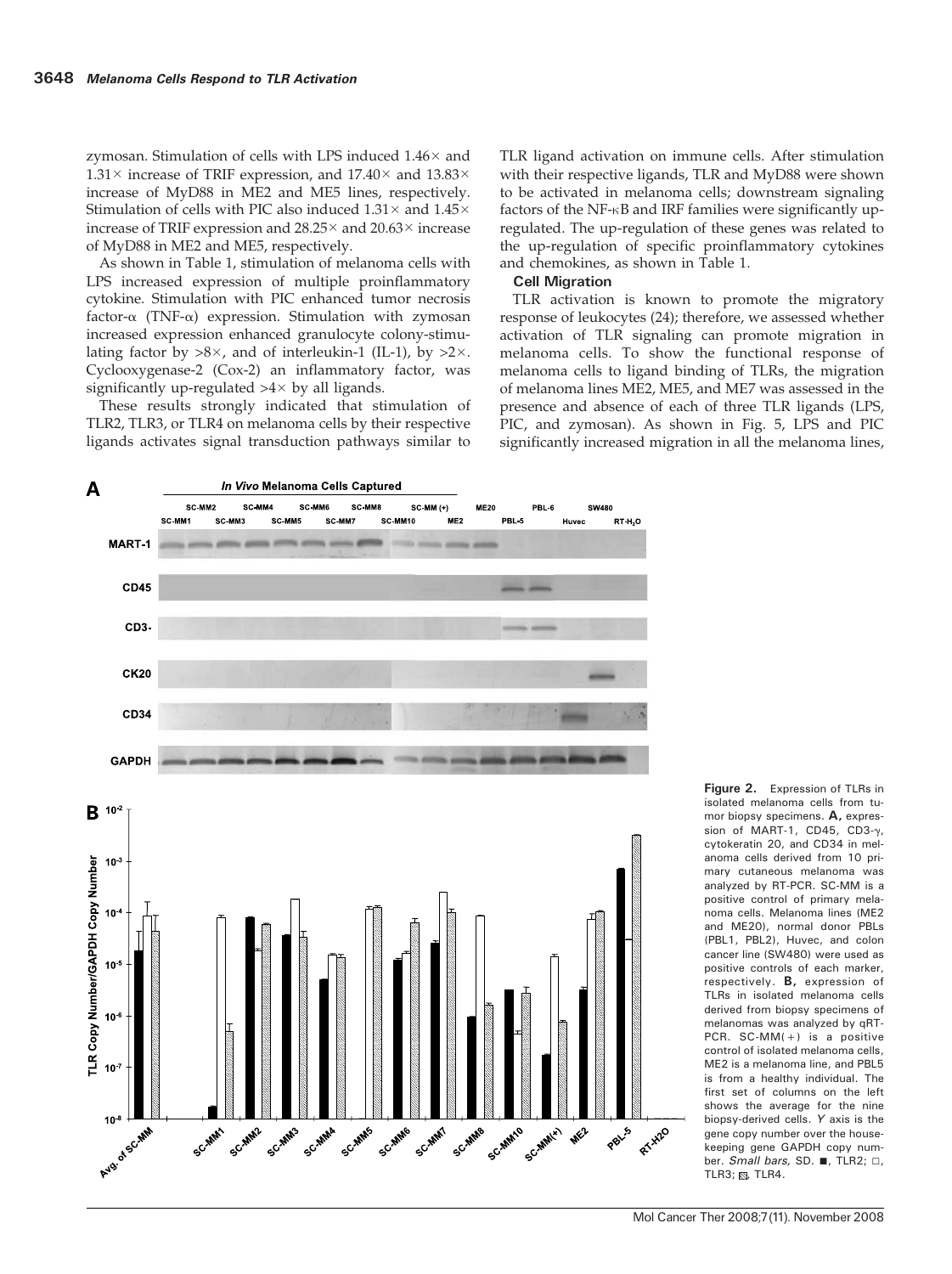

Figure 3. Heat map of quantitative PCR array analysis. Genes appear on the bottom of the heat map, and melanoma lines stimulated with ligand appear on the right side. Red, yellow, and green indicate higher, equivalent, and lower expression, respectively, in comparison with the expression in melanoma lines before stimulation.

whereas zymosan significantly increased migration in the ME5 cell line. The induction of cell migration after respective ligand-mediated activation of TLR2, TLR3, and TLR4 suggests that TLR-specific ligand activation can facilitate melanoma cell migration similar to that of leukocytes.

### Melanoma TLR Activation by Activated PBL Supernatant

To determine if hematopoietic cells in the tumor microenvironment may activate TLR on melanoma cells, we assessed TLR2, TLR3, and TLR4 expression in ME1, ME2, ME5, and ME7 melanoma lines that had been cultured with supernatant from PHA-L – stimulated PBLs of several healthy donors. As shown in Fig. 6A, the mRNA expression of both TLR2 and TLR3 increased significantly in all four cell lines after stimulation with PBL supernatant. Expression of TLR4 increased significantly in three of the four melanoma lines. The expression of the MyD88 (adaptor molecule of TLR) was assessed and shown to significantly increase  $1.8\times$ ,  $2.6\times$ ,  $3.2\times$ , and  $4.0\times$ after stimulation with PBL supernatant in melanoma lines ME1, ME2, ME5, and ME7, respectively, compared with supernatant from unstimulated PBLs. There was no significant difference in MyD88 mRNA copy number when comparing melanoma lines cultured with control medium and lines cultured with supernatant from unstimulated PBLs. These findings indicate that TLR expression on melanoma cells can be up-regulated and functionally activated through the release of soluble factors by stimulated PBL. This in vitro study may mimic actions of activated infiltrating lymphocytes in melanoma lesions.

Studies have shown that RNA can be released by tumor or normal cells and detected in blood (25, 26). To assess a potential factor from activated PBLs that may activate TLRs on melanoma cells, we focused particularly on TLR3. Purified RNA, which is a ligand of TLR3, was added individually to melanoma cells. Purified RNA from PBL (three healthy donors) or two melanoma lines was incubated with three different melanoma lines; TRIF mRNA expression was then assessed by qRT-PCR (Fig. 6B). The experiments showed that both PBL and melanoma RNA could activate TRIF expression by melanoma cells, particularly for ME5 and ME7. Responsiveness of melanoma cell lines varied. TLR3 expression analysis by qRT-PCR after RNA stimulation of PBL donor and melanoma cell lines also up-regulated TLR3 expression by 20% to 98% (data not shown). This suggests that free RNA is a potential factor responsible for specific TLR activation.

# **Discussion**

Our study has shown that TLR3 and TLR4 are strongly expressed on cells isolated from melanoma biopsies, and TLR2 is expressed in cell lines from cultured cells and cells isolated from melanoma biopsies. Other TLR family members were expressed, but less frequently and at a lower level. Melanocytes, keratinocytes, and langerhans cells comprise the epidermal barrier against exogenous pathogens and UV light. Activation of TLR on normal Langerhans cells and keratinocytes has been linked to the innate immune response of the skin to microbial pathogens (27, 28). Similarly, in an inflammatory, protective response to injury, sunburn, and infection of the skin, TLR activation on melanocytes may be a natural defense to recruit innate immune cells. TLR seem to be abnormally up-regulated in melanoma cells.

Chronic inflammation is a risk factor for the development and progression of cancer. Infiltration of tumors with specific T-cell subsets can be beneficial to control the tumor; however, overabundant innate immune cells and chronic inflammation can also relate to angiogenesis and poor prognosis (12). Innate immune cells, e.g., granulocytes, dendritic cells, macrophages, natural killer cells, and mast cells have TLR. Activation of TLR triggers a cascade of intracellular events, including innate immune responses through NF-KB-dependent and interferon regulating factor (IRF)-dependent signaling pathways. This is known to recruit and activate leukocytes to sites (29).

Until now, studies have indicated that immune cells produce cytokines and chemokines in the microenvironment of the tumor-promoting inflammation. However, we hypothesized that melanoma cells may also be involved in the production of cytokines and chemokines through activation of tumor cell TLR. When inflammation occurs in the skin microenvironment of melanoma tumors, innate immune responses are activated initially through TLR, often then leading to specific immunity. We believe this response may be beneficial initially to control melanoma tumor development; however, it may be a major detrimental factor to the host if it persists.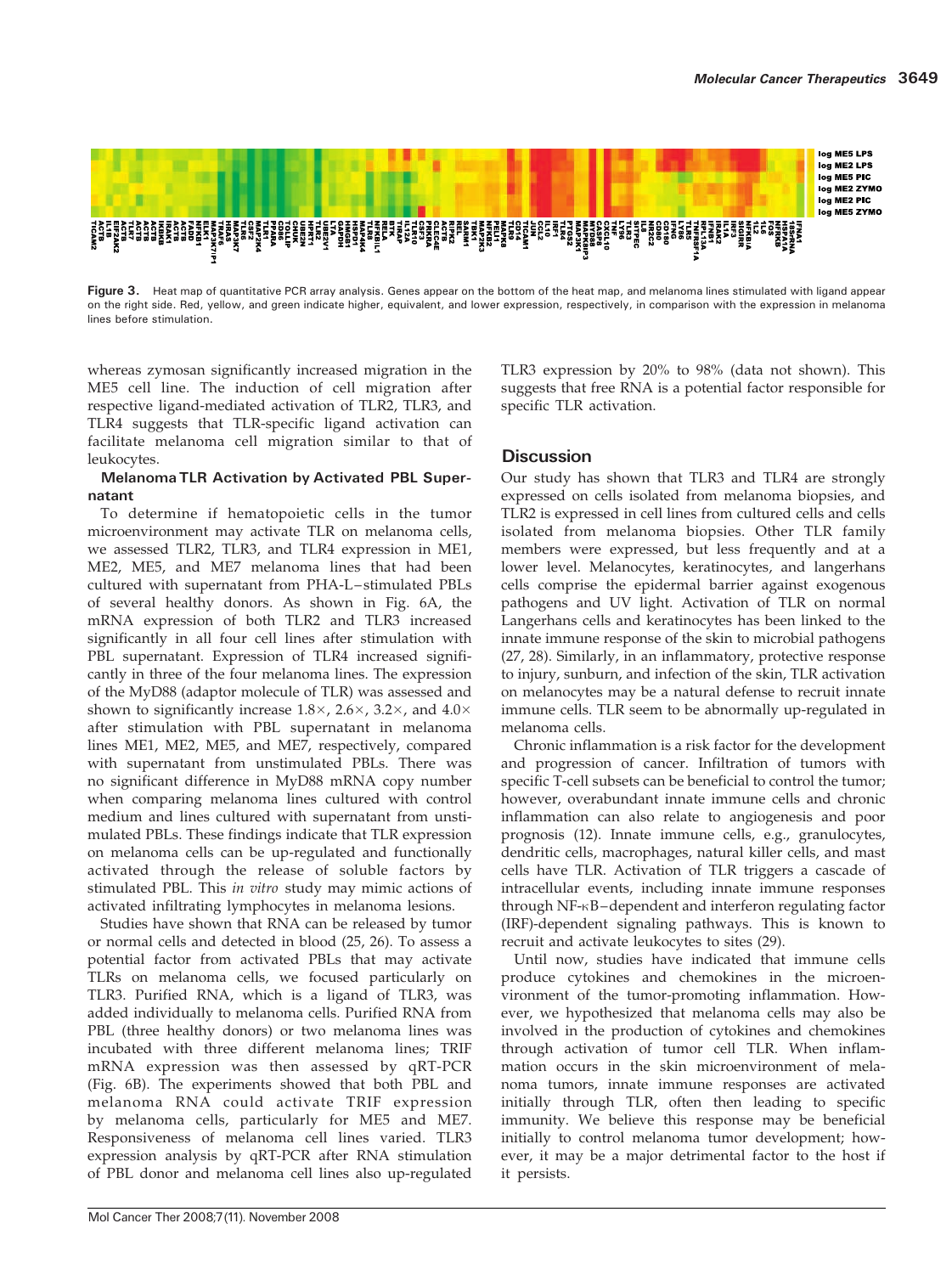| Ligands*   | Increase in<br>expression <sup>†</sup> | TLR and TLR adaptor | TLR effector                           | Proinflammatory<br>cytokines | Proinflammatory<br>chemokines |
|------------|----------------------------------------|---------------------|----------------------------------------|------------------------------|-------------------------------|
| <b>LPS</b> | $>8\times$                             | TLR9, MyD88         | $NF - \kappa B1$ , IRF3                |                              | CCL2, CXCL10                  |
|            | $>4\times$                             | TLR3, TLR4          | IRF1                                   | IL-6                         |                               |
|            | $>2\times$                             | CD14                |                                        | TNF- $\alpha$ , IL-1, G-CSF  |                               |
| <b>PIC</b> | $>8\times$                             | MyD88               |                                        |                              | CCL2, CXCL10                  |
|            | $>4\times$                             | TLR3, TLR4, TLR9    | $NF - \kappa B1$                       |                              |                               |
|            | $>2\times$                             | CD14                | $NF-KB2$ , IRF1                        | TNF- $\alpha$                |                               |
| Zymosan    | $>8\times$                             | MyD88               |                                        | G-CSF                        | CCL2, CXCL10                  |
|            | $>4\times$                             | TLR3, TLR4, TLR9    | IRF1                                   |                              |                               |
|            | $>2\times$                             | CD14                | $NF-\kappa B1$ , $NF-\kappa B2$ , IRF3 | $IL-1$                       |                               |

Table 1. The expression profile of TLRs, its adaptor genes, effector genes, and TLR downstream signaling genes

NOTE: Overall summary of PCR array analysis of the most highly significant activated TLRs, its adaptor genes, effector genes, cytokine, and chemokine genes. Abbreviation: G-CSF, granulocyte colony-stimulating factor.

 $*$ Ligands of TLRs which stimulated melanoma cells. Concentration of ligands: LPS, 1  $\mu$ g/mL; PIC, 100  $\mu$ g/mL; zymosan, 10  $\mu$ g/mL.

<sup>†</sup> Increase is calculated as the expression in stimulated cells/nonstimulated. The average expression in ME2 and ME5 is given.

We identified high levels of TNF-a, IL-1, IL-6, and granulocyte colony-stimulating factor (proinflammatory cytokines); CCL2 and CXCL10 (proinflammatory chemokines); IL-10 (inhibitory factor of tumor immunity); and cyclooxygenase-2 (inflammatory factor) in melanoma cells treated by specific TLR2, TLR3, and TLR4 ligands. TNF- $\alpha$  is one of the key cytokines mediating the inflammatory processes during melanoma development (30). TNF- $\alpha$ controls leukocytic infiltration in tumors through modulation of chemokines and their receptors. It is known that melanoma cells produce  $TNF-\alpha$ , but the mechanism of activation is unknown (31).Chronic production of endogenous TNF- $\alpha$  in the tumor microenvironment can enhance tumor progression by inducing other cytokines/chemokines involved in cancer progression, such as IL-6 and CCL2 (31). CCL2 recruits macrophages; T cells which accumulate in the tumor site can adversely affect the local immune response outcome (32). CXCL10 is a T-helper cell type 1-associated proinflammatory chemokine, which has the potential to recruit T-helper cell type 1 – type T cells (33). The activation of both CCL2 and CXCL10 would be highly supportive in escalating inflammation and immunity in the melanoma lesion.

Cox-2 was significantly elevated in melanoma cells by TLR ligands. Cyclooxygenase-2 can catalyze the conversion of arachidonic acid to prostaglandins. Elevated cyclooxygenase-2 is associated with aggressive tumor phenotypes (34). Ligand activation of TLR enhanced IL-10 ( $>8\times$ ) very significantly in melanoma cells. IL-10, a T-helper cell type 2-type pleiotropic cytokine, can hinder a number of immune functions and suppress antitumor immunity. This provides a mechanism through which melanoma cells, activated by specific TLR ligands, can produce immune suppression factors. The induction of



Figure 4. Expression of MyD88 after stimulation using TLR ligands. Expression of MyD88 in two melanoma lines and one negative control cell line (PANC1) was analyzed by qRT-PCR. Each cell line stimulated by LPS, PIC, or zymosan was compared with each unstimulated cancer line. The vertical axis is the copy number of MyD88 over the copy number of the housekeeping gene GAPDH. Small bars, SD. ■, unstimulated;  $\square$ , LPS; , PIC; 目, zymosan.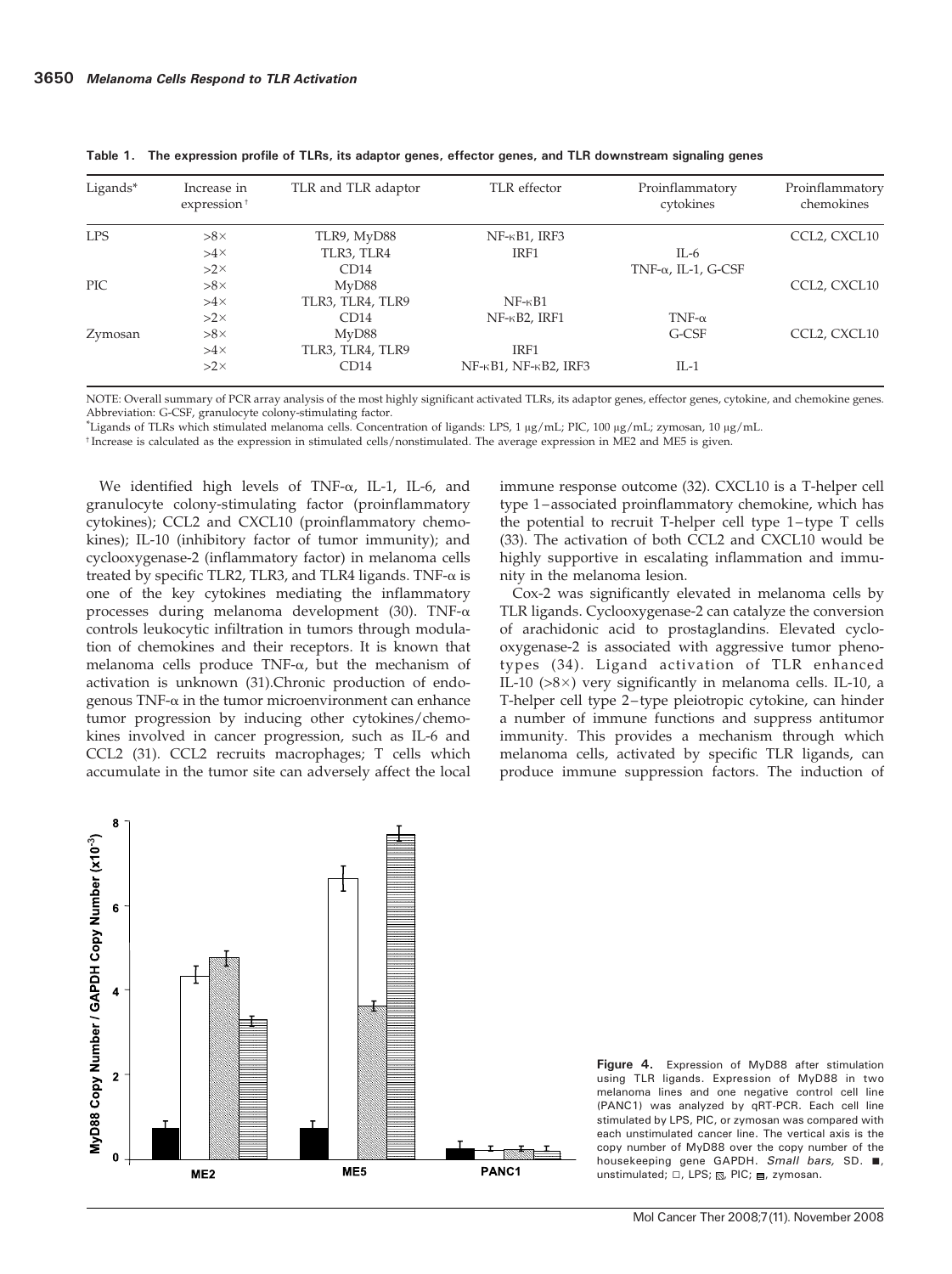Figure 5. Response to TLR ligands of three melanoma cells (ME2, ME5, and ME7) and one negative control cell line (PANC1) was assessed by a cell migration assay. The number of migrating cells in 10 randomly selected fields was counted after 24 h of incubation with and without ligands for TLR2, TLR3, and TLR4. One representative experiment of three is depicted. Small bars, SD. ■, unstimulated;  $\Box$ , ligand-stimulated cancer line.



IL-10 in melanoma cells may facilitate tumor progression by inhibiting the generation of antitumor T-cell responses (35). IL-10 is known as a strong immunosuppression factor. This supports the role of tumor-related bioactive molecules in modifying the tumor microenvironment by dampening potential T-cell immune response, thus facilitating tumor progression. The role of IL-10 in melanoma-induced immune suppression is important and requires further studies.

We showed that MyD88, NF-KB1, NF-KB2, IRF1, and IRF3 were all significantly stimulated by activation of TLR2, TLR3, and TLR4 in melanoma cells. This signal transduction pathway mimics those found in hematopoietic cells.  $NF$ - $KB$  plays a key role in regulating the immune response and controls many genes involved in inflammation, such as growth factors, cytokines, and chemokines.  $NF-kB$ , IRF1, and IRF3 downstream of MyD88 signal transduction pathway were significantly activated by respective TLR ligation. Studies have shown that activation of  $NF-<sub>K</sub>B$  also activates antiapoptotic proteins, thereby promoting tumor progression (36, 37). Activation of the MyD88 pathway can cause chemoresistance (7), a significant problem in treatment of systemic melanoma metastasis. NF-KB and IRF family members may play a significant role in regulating cytokine and chemokine production and recruiting immune cells in the tumor microenvironment.

Recently, a number of endogenous molecules have been reported to be ligands of TLR. For example, fibrinogen and heat shock protein 60, heat shock protein 70, gp96, and high mobility group box 1 protein may serve as ligands of TLR2 and/or TLR4 (38). Kariko et al. showed that TLR ligation with mRNA released from necrotic cells activates immune responses (39). Recent studies have shown RNA can be released by tumor cells and circulate in blood (25, 26). We speculated that TLRs on melanoma cells are activated by endogenous ligands within the tumor. In our study, surprisingly, the expression of TLR2, TLR3, TLR4, and MyD88 significantly increased when melanoma cells were cultured with supernatant from PHA-L-activated leukocytes. This supernatant likely includes potential agonists released from cells responsive to activated TLR-mediated signaling. The *in vitro* studies showed that incubation of RNA activates melanoma cells. This may be an important event, because elevated circulating RNA in the blood of cancer patients can be detected and correlated to poorer disease outcomes (26). The TLR3 response to RNA is likely due to RNA secondary structures, including doublestranded regions (39).

The activation of specific TLR by ligation has been suggested to activate adjacent ligands as an overall response in immune cells (40). We observed in our studies that specific TLR ligation activated expression of other TLR. This is the first demonstration that this event also occurs in nonimmune cells. Also, this suggests that TLR-ligand interactions on tumor cells are programmed to be very responsive to external changes in the tumor microenvironment and the TLR signal transduction pathways are wellintegrated.

In summary, our study has shown that TLR2, TLR3, and TLR4 were highly expressed in human melanoma in vivo and in vitro. Melanoma cells may be activated by endogenous ligands within the tumor; this activation stimulates cytokines and chemokines that may promote inflammation of the tumor microenvironment. TLR2, TLR3, and TLR4 ligation may also promote events of metastasis. We suggest that melanoma cells responding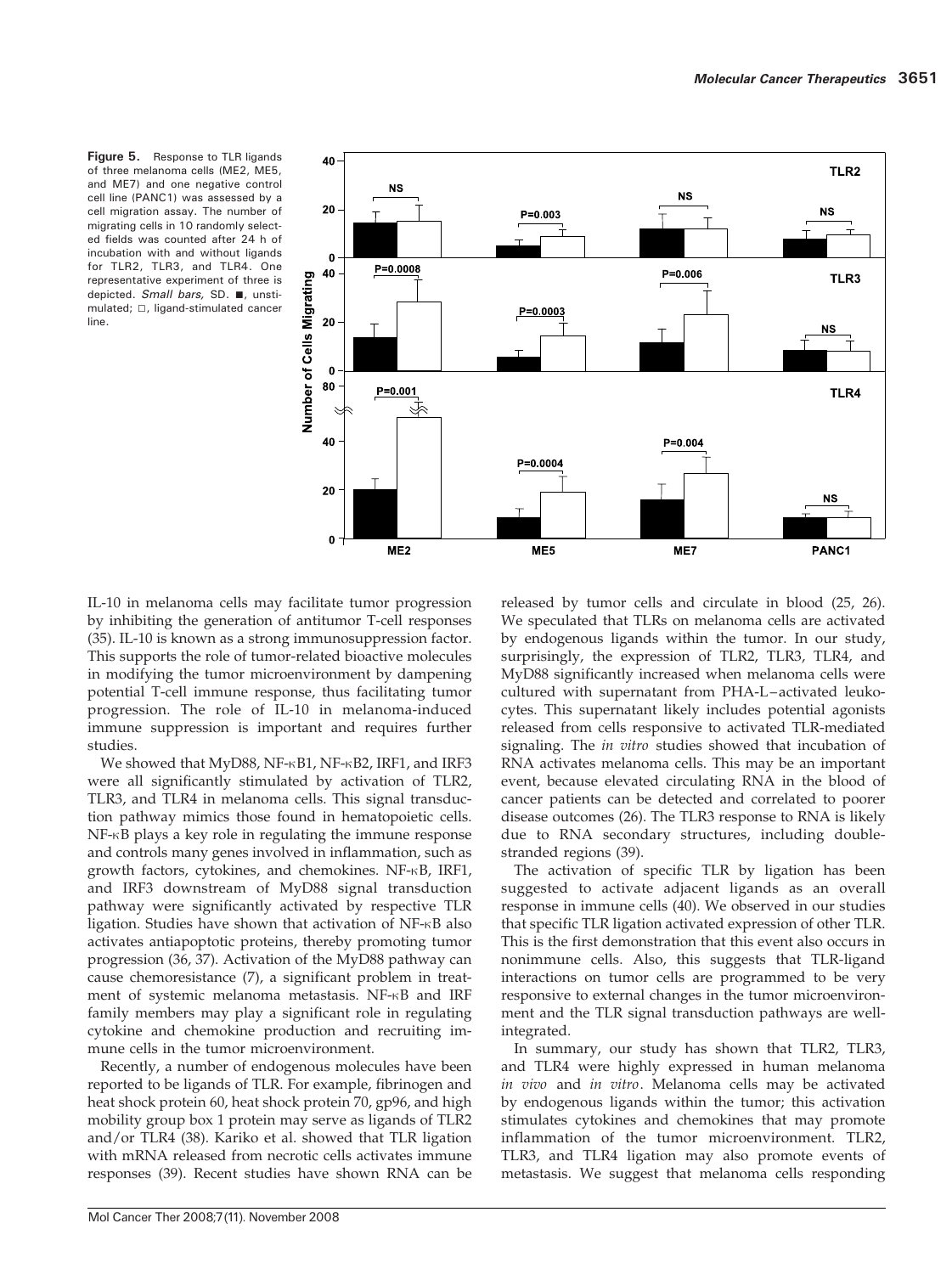to TLR activation cause innate immune responses that may set the stage for an active inflammatory state favoring tumor promotion and suppression of host-specific immunity. TLR activation of tumor cells has been suggested to be a factor promoting tumor progression in carcinomas (41). We showed that TLR ligand activation in melanoma cells induced migration. Further studies are also needed to determine the role of TLR activation in supporting invasion and metastasis. Future studies will need to define the function of TLR on melanoma cells relative to in vivo host antitumor immunity. TLR and their signaling pathways may be potential therapeutic targets. Currently, there are several therapeutics targeting TLRs on leukocytes, as well as tumors (42), in phase I/phase II clinical trials in patients with different cancers, including melanoma.



Figure 6. Melanoma line response to stimulated PBL supernatant and RNA. A, expression level of TLR2, TLR3, TLR4, and MyD88 in four melanoma lines (ME1, ME2, ME5, and ME7) cultured with supernatant of PBLs from four donors (PBL1, PBL2, PBL3, and PBL4) was analyzed by qRT-PCR.  $\blacksquare$ , melanoma cells cultured with a control medium:  $\Box$ . melanoma cells cultured with supernatant from unstimulated PBLs;  $\mathbb{S}$ , melanoma cells cultured with supernatant from PHA stimulated PBLs. Small bars, 95% confidence intervals. The Y axis is the copy number of each gene over the copy number of the housekeeping gene GAPDH. B, expression level (mean) of TRIF mRNA in three melanoma lines (ME1, ME5, and ME7) cultured with supernatant of **n** PBLs (three donors) stimulated with PHA-L and  $\Box$  MF (two melanoma cell lines ME1 and ME5) analyzed by qRT-PCR. The Y axis is the percentage of increase of TRIF mRNA expression in cells cultured with RNA compared with cells without RNA. Small bars, SD. \*, actual mean increase of TRIF expression was  $566 \pm 497\%$  for ME7 line incubated with melanoma cell RNA.